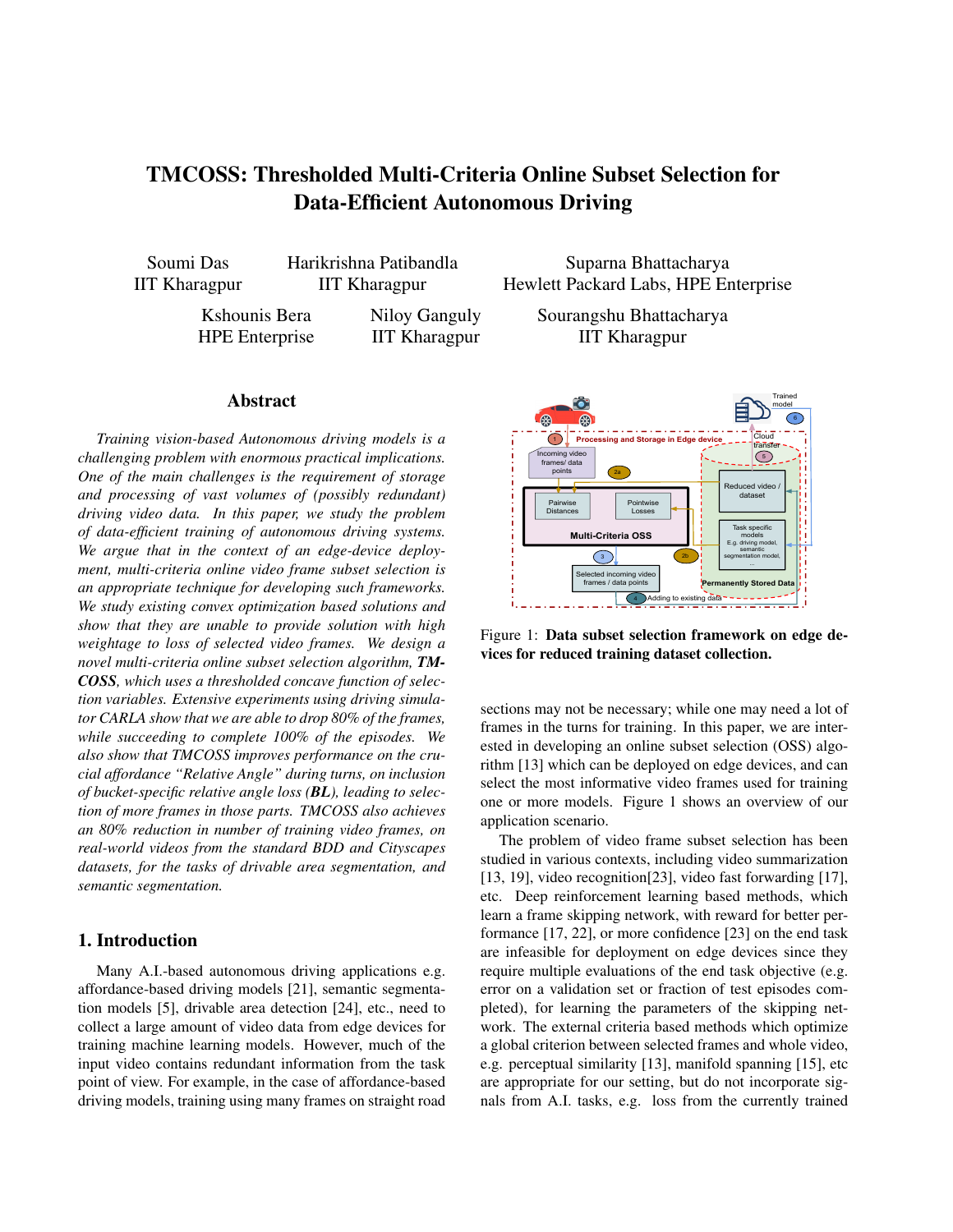models. [12] ensures compatibility between the consecutive selected video segments through a Markov Model. The OSS framework [13] was extended to incorporate pointwise loss of the selected frames in a composite criteria [9], and is the most appropriate for our setting.

In this paper, we build on the multi-criteria OSS framework (MCOSS) [9], where at each step, an existing set of selected frames is supplemented by the most relevant frames from an incoming set, based on the sum of total dissimilarity between selected frames and incoming frames, and the pointwise loss incurred by incoming selected frames. However, through a rigorous analysis, we show that, additive incorporation of pointwise loss criteria in [9] suffers from selection of fewer frames from incoming set as we provide higher weightage to the pointwise criteria. This is due to the fact that additive incorporation suffers from multiple counting of loss of selected points thus leading to selection of fewer frames. We propose a novel thresholded MCOSS formulation (TMCOSS) which alleviates this problem while retaining the convexity of the optimization problem. We also propose SubMCOSS, which to the best of our knowledge, is the first submodular set function-based formulation for online subset selection incorporating pointwise criteria.

We evaluate the video frame selection performance of TMCOSS using the autonomous driving simulator CARLA [11] for the CAL driving model [21] task, as well as on real-world datasets of Berkeley Deep-drive (BDD) [24] for drivable area segmentation task and Cityscape dataset [8] for semantic segmentation tasks, using DeepLabv3+ model [5].

For the CAL model task, we define a novel bucketspecific loss (**BL**) for the crucial relative angle affordance. We show that TMCOSS along with bucket-specific loss (BL), called TMCOSS-BL, can achieve a 100:20 compression (selecting 1 in 5 frames) while completing 10 out of 10 episodes in 4 different driving conditions, though models trained on data collected from MCOSS can can only complete 7 episodes for the same compression ratio. Empirically, we also show that both on synthetic data, as well as data from selection of video frames for autonomous driving, TMCOSS performs better than approximation algorithms for submodular maximization [1, 2] using SubMCOSS. On the semantic segmentation task, TMCOSS achieves a 100:20 compression with a 1% decrease in overall mIoU score, while MCOSS suffers a decrease 8% in mIOU. Finally, on drivable area segmentation task, we achieve a compression 100:20 with only 1% decrease mIoU, compared to 5% decrease for MCOSS. In all cases, datasets selected using TMCOSS are more informative than any of the individual criteria. To summarize, our main contributions are:

• We introduce the problem of designing *data-efficient autonomous driving* platforms, with a key challenge being multi-criteria OSS.

- We propose two novel multi-criteria OSS methods. The convex relaxation based method, TMCOSS is theoretically motivated and empirically superior to multiple recent state-of-the-art baselines.
- We propose a novel bucket specific relative angle loss (BL), which when used with TMCOSS (TMCOSS-BL), provide state-of-the-art compression on CAL driving model task. TMCOSS also demonstrates significant savings in training data requirements on benchmark real-world datasets.

#### 1.1. Related Work

We describe two broad classes of relevant prior works: (a) Applications related to self-driving tasks and (b) Video frame Subset selection. CARLA [11] is an well-established driving simulator for the task of autonomous driving. Codevilla et al. [6] proposed imitation learning based approaches, which were then bettered by the Conditional Affordance Learning (CAL) model [21]. Recently, [7] proposed a conditional imitation learning model, CILRS, and a reinforcement learning approach for collecting better onpolicy data [20], both of which reportedly perform better than CAL [21]. For the purpose of demonstrating the effectiveness of TMCOSS, we have used the CAL [21] as a driving model which in our opinion is still a good model for training driving models on CARLA simulator. We reiterate that TMCOSS can be used with any imitation learning approach including [7]. We also studied the effect of subset selection on tasks of drivable area detection [24] [18] which is essentially segmenting drivable roads and alternate drivable roads, and semantic segmentation [4] [5] [16] on driving datasets. We used DeepLabV3+ [5] for both tasks for its consistent robust performance over other existing models.

#### Video frame subset selection:

Recent online subset selection approaches can be divided into two broad classes (1) deep learning based, and (2) based on optimization of some input criteria. The first class of techniques [17], [22] [23] depend on selection networks added to the pipeline of existing tasks and are trained jointly. They are able to learn complex selection criteria through deep models, but do not come with any stated selection criteria, w.r.t. which the selection is optimal. These methods are jointly trained with the end objective, e.g. video recognition for [22] and [23], and are typically too expensive to be deployed on edge devices.

The second class of techniques, which are also closest to our approach, selects the data points based on different defined criteria. These criteria include reconstruction error [3], linear dependency [15], perceptual similarity [13] or criteria based on end tasks such as distinctiveness and uncertainty [14] [9]. [15] recently proposed an online approach based on linear dependence criteria. However for the current problem, we build on the pairwise criteria based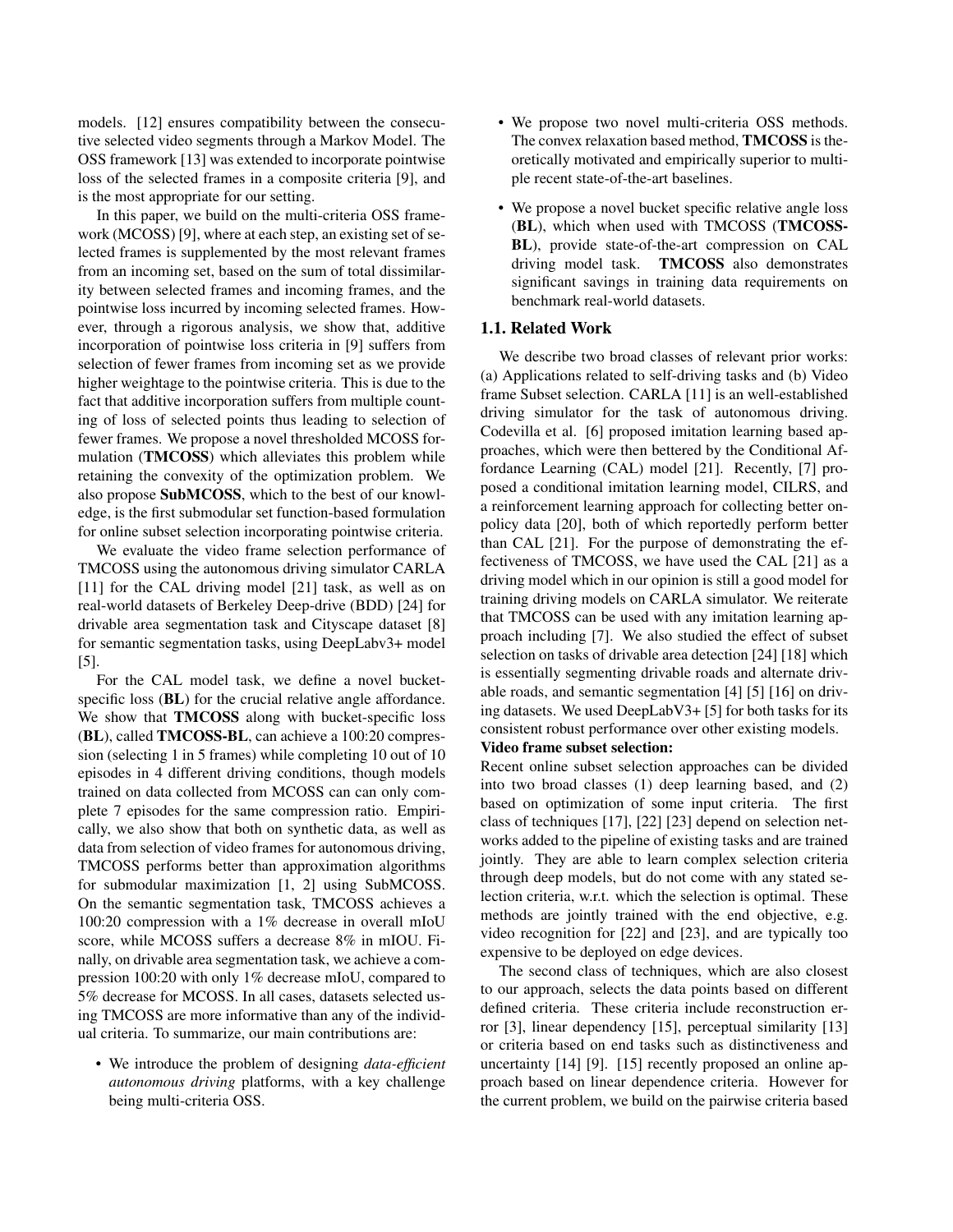approach proposed in [13], and extend to include multiple pairwise and pointwise criteria [9]. While these approaches were used for the problems of video summarization [13] and semantic segmentation [9], their setting provides flexibility of incorporating multiple different types of criteria, which is relevant to our application. We provide detailed comparison with these approaches.

## 2. Data Efficient Autonomous Driving

In this section, we describe the problem of data efficient training of autonomous driving models, with the core idea being selection of relevant video segments in an online setting. We formulate this problem as an online subset selection problem (OSS) for selecting subsets of video frames, given input signals from existing selected video frames, and the trained model, which involve multiple input criteria both for pairs of input frames and for single input frame. Section 2.1 describes the setup of data efficient autonomous driving and its connection to multi-criteria OSS problem formulation. Section 2.2 points out a drawback with existing multi-criteria OSS formulation. Sections 2.3 and 2.4 describe our new formulations for the multi-criteria OSS problem.

#### 2.1. Problem setup and OSS

Training of vision based autonomous driving models [21, 20] requires processing of large amounts of annotated video data. In many cases, the videos are collected in episodes over a period of time, leading to processing and training of models in batches which are ordered in time. Hence, the batchwise OSS scheme discussed in [13], is an ideal setting for selection of video frames in this context. We denote a complete dataset as  $\mathcal{D} = \{(x_i, y_i), i =$  $1, \ldots, n$  where n is the total number of datapoints (annotated video frames) in the dataset,  $x_i$  are the features extracted from video frames, and labels  $y_i$  corresponding to various learning tasks, e.g. affordances [21]. Let  $X_t = \{(x_i, y_i), i = 1, \dots, m\}, t = 1, \dots, T$  denote the  $t^{th}$  batch of episodes collected, where m denotes the number frames in a batch <sup>1</sup>. Hence  $mT = n$ . We also define the cumulative sets  $C_t = \bigcup_{i=1}^t X_i$  denoting all data collected till batch t. We are interested in constructing representative set  $R_t \subseteq C_t$ , which consists of a representative set of frames till batch t. The intention here is that an autonomous driving model  $M_t$  trained on the cumulative set  $C_t$ , should perform similar to another model  $M'_t$  trained on the representative set of frames  $R_t$  in terms of an end performance metric, e.g. the episode completion metric used in [21]. Furthermore, the size of  $R_t$  should be small so that  $R_t$  uses lower storage space and communication bandwidth, and training of  $M'_t$  potentially takes lower time. An

algorithm for selection of  $R_{t+1}$  from  $X_{t+1}$ , given  $C_t$ , and  $M'_t$  thus constitutes a *data efficient scheme* for training of autonomous driving models, since we are only storing and processing  $R_t$ 's. Note that, this scheme can also be used in the reinforcement learning schemes for improvement of driving policies such as the one described in [20], where  $X_t$ can be taken from the replay buffer at iteration  $t$ .

For the OSS formulation, we focus on an input batch of episodes  $X_{t+1}$ . The selection algorithm uses two input sets of frames  $R_t$  and  $X_{t+1}$ , here referred to as the old set (superscript  $o$ ) and new set (superscript  $n$ ) respectively, following notation used in [13]. Let  $d_{ij}^o$  denote a dissimilarity measure between new frame i (from  $X_{t+1}$ ) and old frame  $j$  (from  $R_t$ ), and  $d_{ij}^n$  denote the dissimilarity between new frames i and j (both from  $X_{t+1}$ ). The OSS formulation minimizes the composite criteria with two parts: (1) total dissimilarity between the "representative frames" (either from new or old set) and the incoming frame it represents, and (2) number of representative frames from the new set. Let  $z_{ij}^o, z_{ij}^n$  be the relaxed binary assignment variables  $(Z_{ij} \in [0, 1])$ , where  $z_{ij}^o = 1$  denotes that the representative of  $i^{th}$  new example (  $(x_i, y_i) \in X_{t+1}$ ) is  $j^{th}$  old example  $((x_j, y_j) \in R_t)$ , and  $z_{ij}^n = 1$  denotes that representative of  $i^{th}$  new example  $((x_i, y_i) \in X_{t+1})$  is the  $j^{th}$  new example  $((x_j, y_j) \in X_{t+1})$ . Otherwise,  $z_{ij} = 0$ . Hence any solution for optimal representative allocation should satisfy the constraint:  $\sum_{j=1}^{|R_t|} z_{i,j}^o + \sum_{j=1}^m z_{i,j}^n = 1$ , asserting that every frame  $i \in \dot{X}_{t+1}$  has exactly one representative. The objective function can be written as:

$$
L(z_{ij}^o, z_{ij}^n) = \sum_{i=1}^m \sum_{j=1}^{|R_t|} z_{ij}^o d_{ij}^o + \sum_{i,j=1}^m z_{ij}^n d_{ij}^n + \lambda \sum_{j=1}^m \|[z_{1,j}^n \dots z_{m,j}^n]\|_p
$$

Das et al. [9] has incorporated both pairwise scores (e.g. distance  $d_{ij}$  between pairs of frames  $i, j$ ) and pointwise scores (e.g. negative loss  $-L_i$  for the frame i). The modified *cumulative dissimilarity* function  $Q_{ij}$  is a weighted sum of  $d_{ij}$  and  $L_j$  - the loss incurred by the representative point. Thus  $Q_{ij} = \rho d_{ij} - (1 - \rho)L_j$ . Let  $L_i^n$  denote the pointwise attribute (here loss value) for datapoint i in  $X_{t+1}$  and analogously for  $L_i^o$  (denoting loss for datapoint i in  $R_t$ ). The final formulation is:

$$
\min_{z_{ij}^n, z_{ij}^n} \sum_{i=1}^m \sum_{j=1}^{|R_t|} z_{ij}^o Q_{ij}^o + \sum_{i,j=1}^m z_{ij}^n Q_{ij}^n + \lambda \sum_{j=1}^m \|[z_{1,j}^n \dots z_{m,j}^n]\|_p
$$
  
s.t. 
$$
\sum_{j=1}^{|R_t|} z_{i,j}^o + \sum_{j=1}^m z_{i,j}^n = 1, \forall i \in X_{t+1}
$$
  

$$
z_{i,j}^n, z_{i,j}^o \in [0, 1], \forall i, j
$$
 (1)

where  $Q_{ij}^n = \rho d_{ij}^n - (1 - \rho)L_j^n$  and  $Q_{ij}^o = \rho d_{ij}^o - (1 - \rho)L_j^n$  $\rho$ ) $L_j^o$ . This is a convex optimization problem which can be solved efficiently for moderate sizes of sets  $X_{t+1}$  and  $R_t$ using off-the-shelf solvers, e.g. CVXPY [10]. We call this formulation *multi-critria OSS* (MCOSS).

<sup>&</sup>lt;sup>1</sup> Equal batch size is for simplicity of exposition, not a requirement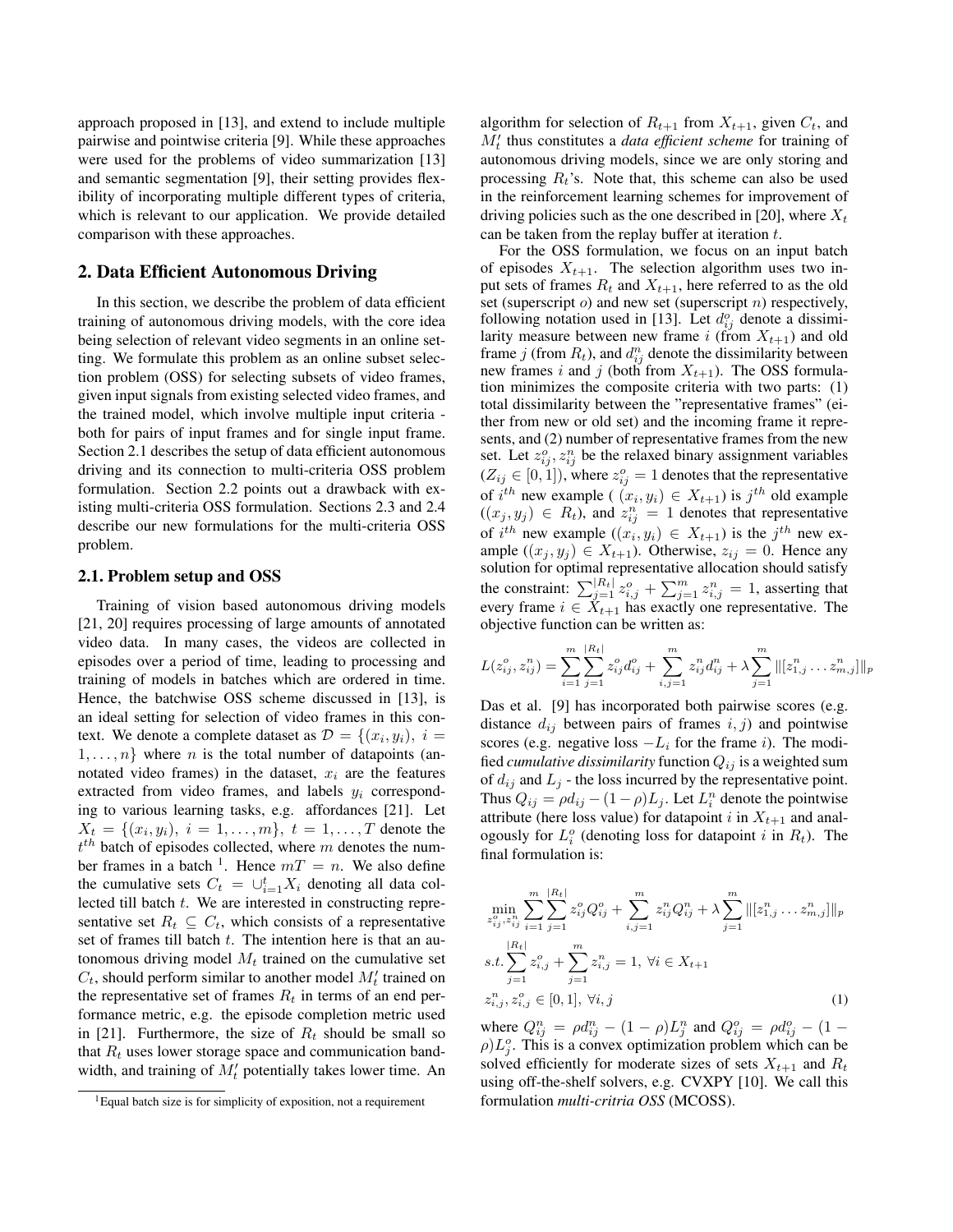#### 2.2. Analysis of Multi-Criteria OSS

While applying MCOSS to our problem, we noticed that as we give higher weightage to the pointwise component by choosing lower value of  $\rho$ , the number of selected points decreases. From an application point of view, this allows the pointwise score to have a limited impact on the set of points selected. This might be tolerable in certain applications, e.g. semantic segmentation where the perceptual dissimilarity measure contains sufficient information for frame subset selection. However for the application of autonomous driving, we find that task-wise and situation-wise losses have much more impact on the quality of frames selected.

To understand the mechanism through which this problem arises, we observe that using only pointwise metric yields a maximum of one representative for all images belonging to incoming set  $X_{t+1}$ . This is the setting when  $\rho$ = 0. We have  $Q_{ij}^o = -(1 - \rho)L_j^o$  and  $Q_{ij}^n = -(1 - \rho)L_j^n$ , both of them are constant across  $i$ . The representative  $j$  of any instance  $i \in X_{t+1}$   $(i = 1, ..., m)$  will be from  $X_{t+1}$  if  $L_j^n > L_{j'} \forall j' \in X_{t+1}$  in which case only one point will be selected (see Corollary 1.1). Otherwise the representative will be from  $R_t$ , in which case no points are selected.

While the above intuitions are motivated for special case of  $\rho = 0$ , the ideas also apply to more general values of  $0 < \rho < 1$ . We further illustrate this by characterising the solution of formulation 1 in the following theorem.

**Theorem 1** Let  $z_{ij}^o$  and  $z_{ij}^n$  be the optimal solution for for*mulation 1. A new frame*  $j \in X_{t+1}$  *is selected as a representative frame for at least one incoming frame*  $i \in X_{t+1}$ *, i.e.*  $z_{ij}^n = 1$ , only if BOTH these conditions hold:

- For some incoming frame  $i \in X_{t+1}$  ,  $Q_{ij}^n < Q_{ij'}^n$ , for *all*  $j' \in X_{t+1}$  *and*  $j' \neq j$
- *For some incoming frame*  $i \in X_{t+1}$ ,  $Q_{ij}^n < \sum_{i'=1}^m z_{i',k}^o Q_{i,k}^o + \lambda ||[z_{1,j}^n \ldots z_{m,j}^n]||_p$  $\|\mathbf{z}_{j}^{n}\|_{1}$

where  $k = argmin_j \sum_{i=1}^m z_{i,j}^o Q_{i,j}^o$ , and  $||\mathbf{z}_j^n||_1 =$  $\sum_{i'=1}^m z_{i'j}^n$ 

Due to space constraints, we provide the formal proof in the supplementary material. Note that the first condition states that there is at least one frame  $i$  in the incoming set whose cumulative dissimilarity  $Q_{ij}^n$  is lower than all other points. The second condition signifies that cumulative dissimilarity  $Q_{ij}^n$  between a representative j and the point it is representing  $i$  is lower than minimal contribution from a potential representative  $k$  from existing set of selected examples  $k \in R_t$ . Next, we provide two corollaries to illustrate our point. Corollary 1.1 illustrates the conditions in Theorem 1 for the special case of  $\rho = 0$ . Since, the dependence on i is removed, it is easy to see that at most one  $j \in X_{t+1}$ will satisfy the condition.

**Corollary 1.1** Let  $z_{ij}^o$  and  $z_{ij}^n$  be the optimal solution for *formulation 1. A new frame*  $j \in X_{t+1}$  *is selected as a representative frame for at least one incoming frame*  $i \in X_{t+1}$ , *i.e.*  $z_{ij}^n = 1$ , only if BOTH these conditions hold:

\n- $$
L_j^n > L_{j'}^n
$$
 for all  $j' \in X_{t+1}$  and  $j' \neq j$
\n- $L_j^n > \frac{\sum_{i=1}^m z_{i,k}^o L_k^o - \lambda ||z_{1,j}^n \ldots z_{m,j}^n||_p}{\|z_j^n\|_1}$
\n

where  $k = argmin_j \sum_{i=1}^m z_{i,j}^o Q_{i,j}^o$ , and  $||\mathbf{z}_j^n||_1 =$  $\sum_{i'=1}^m z_{i'j}^n$ 

**Corollary 1.2** *Let*  $\Delta_d(i, j) = ||\mathbf{z}_j^n||_1 d_{ij}^n - \sum_{i'=1}^m z_{i'k}^o d_{i'k}^o$ *and*  $\Delta_L(j) = ||\mathbf{z}_j^n||_1 L_j^n - \sum_{i'=1}^m z_{i'k}^o L_k^o$ . If  $\Delta_d(i,j) <$  $-\Delta_L(j)$  *for all*  $z_{ij}^n$ ,  $z_{ij}^o$ , and for  $\rho = 0$ ,  $j \in X_{t+1}$  *is not a representative frame, then for some*  $\rho \geq 0$ *, Theorem 1 will not be satisfied by any pair*  $i, j \in X_{t+1}$ .

Corollary 1.2 states that if a frame  $j \in X_{t+1}$  is not a representative, and satisfies the conditions on  $\Delta_d(i, j)$  and  $\Delta_L(i)$ , then it will stop being a representative for some value of  $\rho \geq 0$ . By rearranging the terms in second condition of theorem 1, we get:  $\rho \Delta_d(i,j) - (1 - \rho) \Delta_L(j) \leq$  $\lambda \frac{\|\mathbf{z}_j^n\|_p}{\|\mathbf{z}_j^n\|_p}$ . For  $p = 1$  the RHS is constant, but LHS decreases with  $\rho$ . Hence the second condition of Theorem 1 is not satisfied by any  $i \in X_{t+1}$  for the given candidate representative frame  $j \in X_{t+1}$ . These results motivate us to look for better formulations of multi-criteria OSS problem.

#### 2.3. Submodular Multi-Criteria OSS

In this section, we describe an algorithm for multicriteria OSS problem based on submodular optimization. The problem can be posed as a set function incorporating both pairwise and pointwise attributes and can be solved using submodular optimisation. The natural criteria used for selection is the pre-defined modified *cumulative dissimilarity* function  $Q_{ij}$ .

For every set S, the set function  $f(S)$  can be defined as:

$$
f(S) = \sum_{i \in X} \min\{\min_{j \in R} Q_{ij}, \min_{j \in S} Q_{ij}\} \tag{2}
$$

Here, the problem is solved by selecting a representative j which contributes the least dissimilarity value  $Q_{ij}$  to the incoming instances  $i \in X$ . By definition, we can say

#### Remark 1 *-f(S) is submodular.*

For proof, see supplementary. We can thus pose it as a submodular maximisation problem by solving the problem  $min_{S \subset X} f(S)$ . We call this formulation *submodular multicriteria OSS* (SubMCOSS). We define a greedy submodular maximisation approach for solving the optimisation problem in Algorithm 1. The algorithm is a randomised greedy algorithm that examines the dataset  $k$  times to select the representatives for incoming data. We then show a thresholded convex approach for solving multi-criteria OSS problem.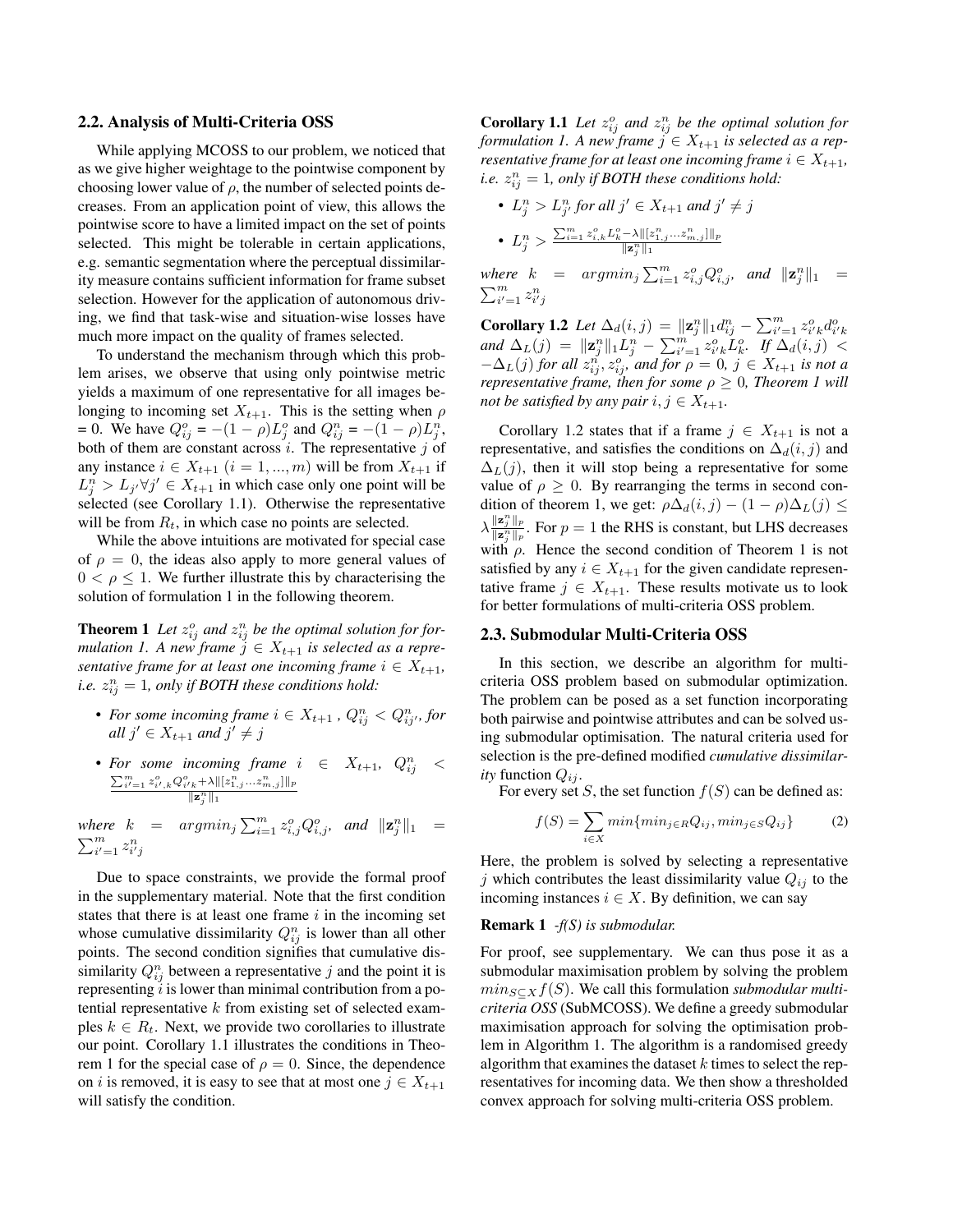Algorithm 1 : Submodular Multi-Criteria OSS

1: Input:

- 2:  $S_0$ : Initial representative set =  $\phi$
- 3: X: Incoming Set of Instances
- 4:  $k$ : Subset cardinality,  $f(S)$ : Objective function
- 5: Process:
- 6: for  $i = 1, 2, ..., k$  do
- 7: **for** each  $x \in X \setminus S_{i-1}$  do
- 8:  $f v_x \leftarrow f(S_{i-1} \cup x)$
- 9: end for
- 10: Let  $M_i$  ∈  $X \setminus S_{i-1}$  be subset of top k elements maximising  $\sum_{m \in M_i} f v_m$
- 11: Let  $u_i$  be randomly sampled from  $M_i$

12:  $S_i \leftarrow S_{i-1} \cup u_i$ 

- 13: end for
- 14: Output:

15:  $S_k$ : Subset of size k

## 2.4. Thresholded Convex multi-criteria OSS

SubMCOSS , described in previous section uses the natural formulation of weighted linear aggregation of pointwise and pairwise loss function. However, the algorithm for submodular optimization is a randomized approximation algorithm, and also computationally expensive due to multiple sampling runs required for a good optimal subset. In this section, we describe a novel convex formulation of multi-criteria OSS which alleviates the problems of MCOSS (Equation 1) as well as SubMCOSS (Algorithm 1).

The key observation which helps us in designing the novel algorithm is that in MCOSS (Equation 1), it is possible for a frame  $j \in X_{t+1}$  to contribute  $-m(1 - \rho)L_j^n$ by becoming a representative for every point  $i \in X_{t+1}$ (see that the terms involving pointwise loss add up to  $-(1 - \rho)(\sum_{i=1}^m z_{ij}^n)L_j^n$ ). However, in reality it only adds one data point to the training set with the pointwise score of  $-L_j^n$ . This problem is alleviated by using a coefficient of  $L_j^n$  which is an indicator of whether j is a representative point or not, rather than  $(\sum_{i=1}^m z_{ij}^n)$  which counts the number of points represented by  $j$ . This is achieved by using a concave function  $S_j$  of  $z_{ij}$ :  $S_j = \frac{1}{\epsilon} \min(\epsilon, \sum_{i=1}^m z_{ij})$ where  $\epsilon$  is an input parameter. The modified objective function becomes:  $G(z_{ij}^o, z_{ij}^n) = \rho(\sum_{i=1}^m \sum_{j=1}^{|R_t|} z_{ij}^o d_{ij}^o(t) +$  $\sum_{i,j=1}^m z_{ij}^n d_{ij}^n(t)$ ) –  $(1-\rho)(\sum_{j=1}^{|R_t|} S_j^o * L_j^o + \sum_{j=1}^m S_j^n * L_j^n)$ , where,  $S_j^o = \frac{1}{\epsilon} \min(\epsilon, \sum_{i=1}^m z_{ij}^o)$ ,  $S_j^n = \frac{1}{\epsilon} \min(\epsilon, \sum_{i=1}^m z_{ij}^n)$ . Note that G is a convex function of  $z_{ij}^o$ ,  $z_{ij}^n$  since S is a concave function. Also note that, each potential representative  $j \in X_{t+1}$  can contribute a maximum of its own pointwise score  $L_i$ , since  $S_i$  can take a maximum value of 1. For  $\rho = 0$ , and under representativeness constraint  $\sum_j z_{ij} = 1$ ;  $\sum_j L_j S_j$  is highest when  $z_{ij} = z_{i'j'} = 1 \implies j \neq j'$  if  $i \neq i'$ . Hence,  $S_j$ 's will also provide a non-trivial solution.

Another drawback of MCOSS (Equation 1) is that compression ratio has no direct relation with the parameter  $\lambda$ . We use a constraint based cardinality criteria in order to have more precise control over the number of representative selected. The user provided parameter *frac* specifies and upper bound over the fraction of incoming frames to be selected as representatives. Overcoming these drawbacks our final convex optimisation based multi-criteria OSS problem formulation is:

$$
\min_{z_{ij}^o, z_{ij}^n} \mathcal{G}(z_{ij}^o, z_{ij}^n)
$$
\n
$$
s.t. \sum_{j=1}^{|R_t|} z_{i,j}^o + \sum_{j=1}^m z_{i,j}^n = 1
$$
\n
$$
z_{i,j}^n, z_{i,j}^o \in [0, 1]
$$
\n
$$
\sum_{i=1}^m ||[z_{1,j}^n \dots z_{m,j}^n]||_p \leq frac*m
$$
\n(3)

This can be efficiently solved using any modelling language for solving convex problems, e.g. CVXPY [10]. We call this formulation *thresholded multi-criteria OSS* (TM-COSS).  $\epsilon$  is a user input which is designed to be the maximum value taken by the variable  $\sum_i z_{ij}$ , when none of the  $z_{ij}$  denote a representative relation to be true. In an ideal situation (when we achieve a  $\{0,1\}$  solution to  $z_{ij}$ ), any positive value for  $\epsilon$  is sufficient. In practise, we set  $\epsilon$  to a value less than 1, e.g.  $\epsilon = 0.9$ . Next, we experimentally demonstrate the utility of our method.

#### 3. Experiments

In this section, we describe experimental results comparing the proposed TMCOSS and SubMCOSS algorithms with MCOSS [9], OSS [13], and only loss (OL) based subset selections. We compare the frame subset selection methods on both driving simulator and real-world driving videos from Cityscapes [8] and Berkeley DeepDrive [24] datasets. Section 3.1 describes the simulator setup, data from which is used for driving model based comparison (Section 3.3) and objective function value based comparison (Section 3.2) of proposed methods. Section 3.4 compares the proposed methods using two real world tasks: (1) drivable area segmentation on the standard BDD dataset [24] and (2) semantic segmentation task on the Cityscapes dataset [8].

#### 3.1. Experimental Setup - Simulator

Dataset: We use the open-source driving simulator CARLA[11] for generating our driving dataset. The collected data comprises of 262 driving episodes and a total of 100,000 video frames, collected using the CAL controller [21] with the ground truth affordances as input. For each video frame, we collect: (1) front center camera image,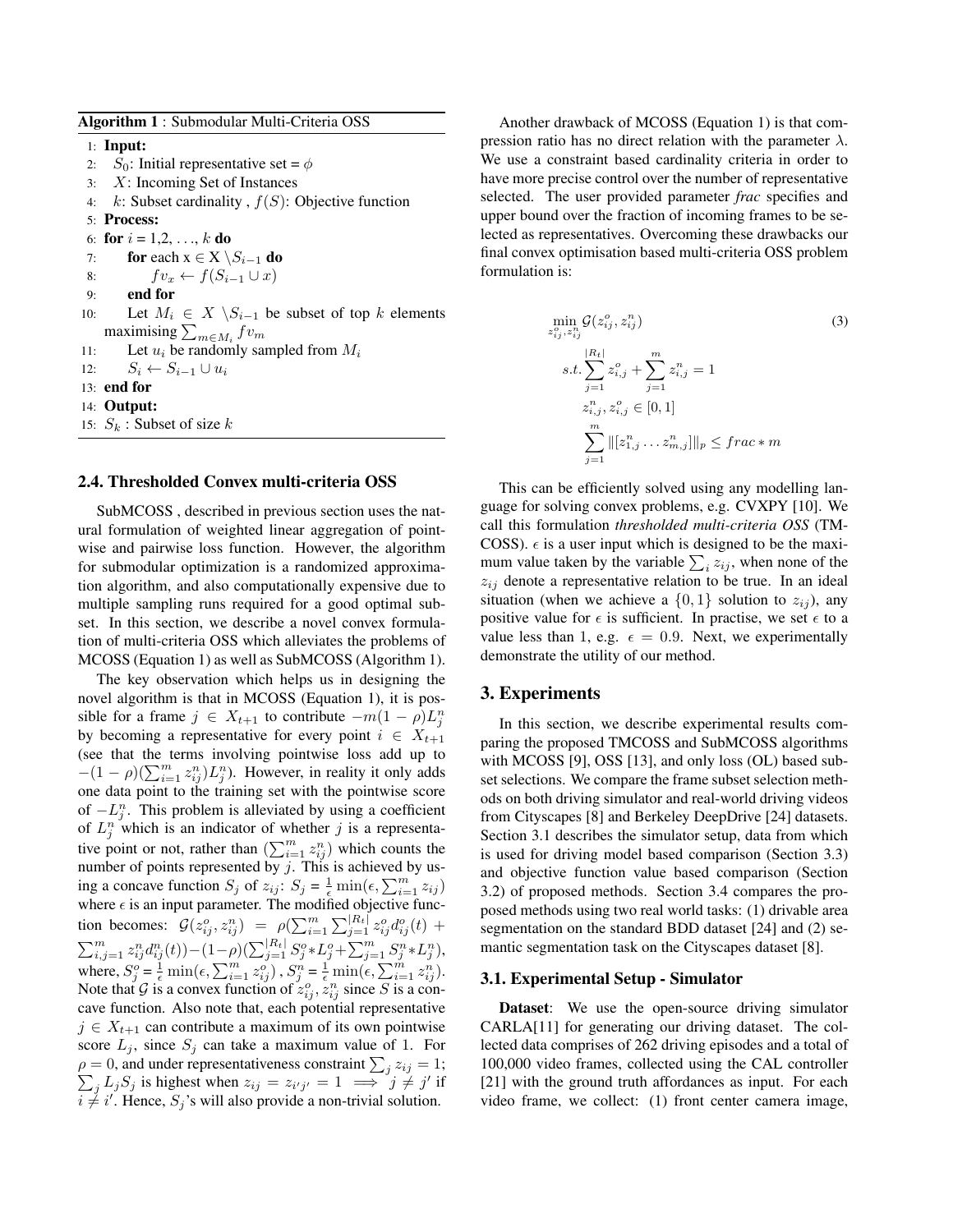and (2) six affordances (Discrete: Red Light, Hazard Stop, Speed Sign ; Continuous: Relative Angle, Centerline Distance, Vehicle Distance). We use approximately 85% of the video frames as the training data, and the remaining as test set. We use Conditional Affordance Learning [21] (CAL) model as the driving model for the experiments involving simulated driving data.

Frame selection methods We compare the following baseline video frame selection methods with the proposed methods TMCOSS and SubMCOSS:

- WS: Entire collected set of video frames.
- US: Uniform sampling, frames sampled at regular intervals depending on the compression ratio.
- OL: Only loss, subset with the highest total loss.
- OSS[13]: OSS based only on pairwise dissimilarity.
- MCOSS[9]: Multi-Criteria OSS based on additive pairwise and pointwise dissimilarities.

We use SIFT dissimilarity as the pairwise dissimilarity metric  $(d_{ij})$  for all selection methods and two variants of losses  $(L_j)$  as pointwise metric - total loss (TL), bucket specific relative angle loss (BL). TL is defined as the summation of loss  $(L)$  over each task/affordance t for a frame j.  $TL_j = \sum_t L_{tj}$ . BL is defined as the weighted summation of relative angle loss and other task losses.  $BL<sub>j</sub>$  =  $(w_{rb} * L_{rb,j}) + \frac{1 - w_{rb}}{t} (\sum_t L_{t,j})$  where  $w_{rb}$  = weight for the relative angle bucket to which the frame  $j$  belongs.

#### 3.2. Comparison of TMCOSS and SubMCOSS



## Figure 2: Objective function values for MCOSS, SubM-COSS and TMCOSS for (left) Synthetic data and (right) CARLA driving data samples.

In this section, we compare the optimal subsets reported by the baseline method MCOSS [9], SubMCOSS and the proposed convex optimization based method TM-COSS in terms of final objective function values. Figure 2 (*Left*) shows the objective function values for the three approaches, for 10 randomly synthesized problem instances (d matrix of dimension  $100 \times 100$  and L vector of dimension 100). For the submodular method, we report a box plot of results over 100 runs of the algorithm to capture the randomness. While all three methods find approximate solutions, TMCOSS consistently finds lower values of objective function, followed by MCOSS, and SubMCOSS. We report the same in Figure 2 (*Right*) for 10 episodes in our collected driving data using CARLA. We can clearly observe that function values attained by our proposed convex method, TMCOSS lies below that of the other approximate methods, thus proving it to be an efficient approach.

Next, we discuss the application of the subset selection methods on simulated and real world driving data.

## 3.3. Driving Simulator based Comparison of OSS

In this section, we will study the performance of different selection techniques on the basis of episode completion and affordance accuracies using simulated driving data. We consider four tasks under episode completion which had been originally defined in [11]: (1) *Straight*: All waypoints lie on a straight road. (2) *One-Turn*: The waypoints pass through 1-turn. (3) *Straight Dynamic* and (4) *One-Turn Dynamic*: similar to *Straight* and *One-Turn* tasks, but in the presence of other vehicles and pedestrians.

We show in Table 1 the performance of CAL model[21] trained on subsets, obtained by various selection techniques, by simulating it with the CARLA [11] simulator. We report number of successfully completed episodes (out of a total of 10 episodes) for each subtask in training and test conditions. We find that TMCOSS performs the best among all frame selection methods by completing all episodes for 100:20 compression ratio and at least 8 episodes out of 10 for compression ratio of 100:7. We observe that the tasks - *Straight* and *Straight Dynamic* are fairly easy to accomplish. The completion of episodes in *One-turn* and *One turn dynamic*, depends on the affordance *Relative Angle*.We observe that Uniform Skip (US) performs poorly in turns since it does not sample adequate number of important frames near turns. While OSS and OL perform better than US, they only complete 7 out of 10 episodes for 100:20 compression. Suprisingly, MCOSS also performs similarly to OSS despite using additional information from the model. This may be attributed to the low importance given to pointwise component of the criteria as explained in Section 2.

Figure 3 analyzes a typical example of episode with turn towards the end. The left plot shows the ground truth and predicted relative angles as a function of distance. The location of the turn is clearly visible. It can be seen that model trained by MCOSS starts to turn early, while the other models shown in the figure start at the appropriate time. The center plot shows the error in prediction, again clearly suggesting that the MCOSS model starts making early errors, and recovers from it very late. Finally, the right plot shows fraction of selected frames for different distance buckets. Note that MCOSS selects a lot of frames much earlier before the turn, whereas TMCOSS selects more frames during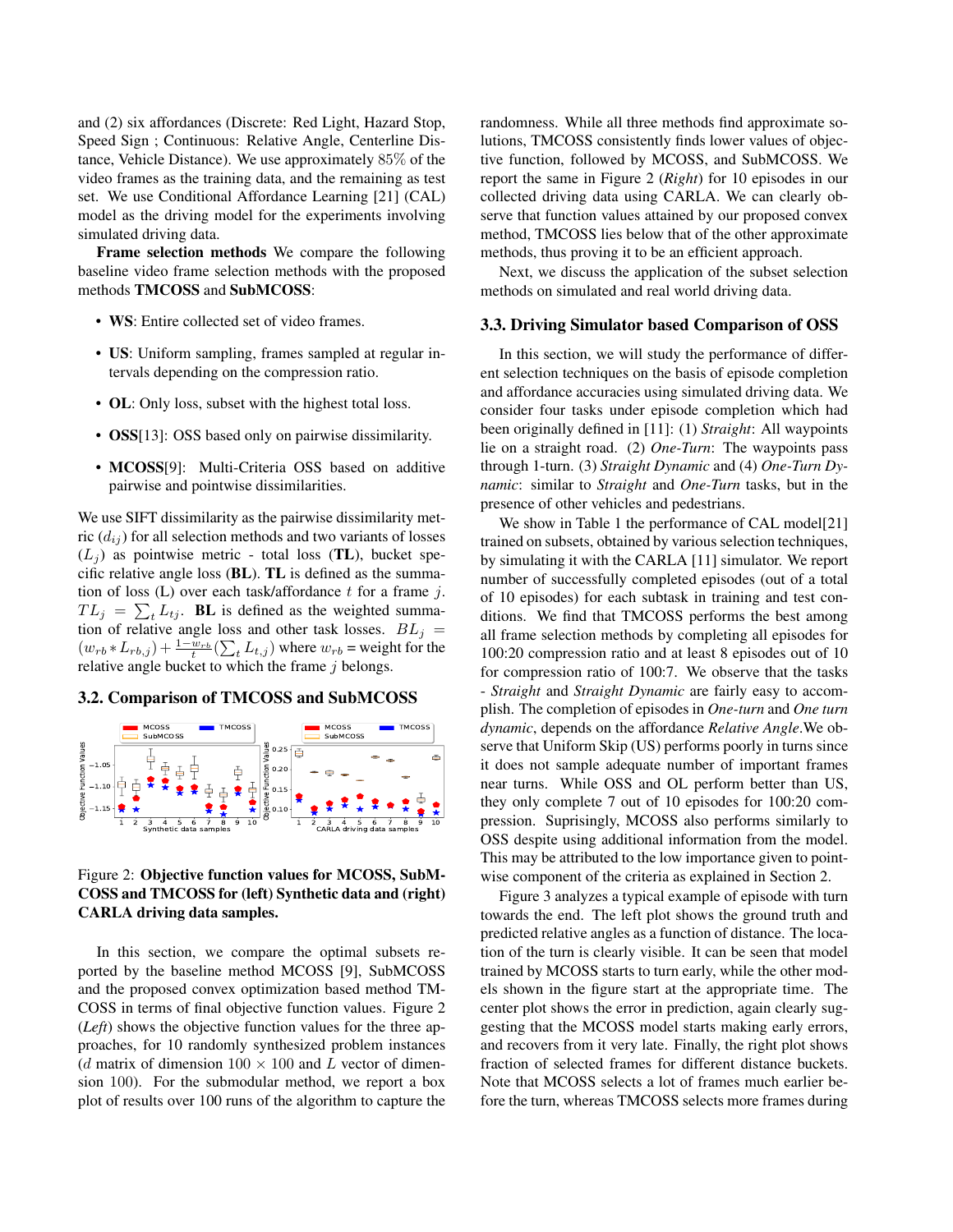

Table 1: Episode completion for models trained using data from different OSS methods for various tasks.

Figure 3: Analysis of episode failed by MCOSS but completed successfully by TMCOSS. Left: relative angle vs distance travelled, center: error in relative angle, right: fraction of selected instances.

| Table 2: Prediction accuracies for discrete affordances |  |  |  |
|---------------------------------------------------------|--|--|--|
| (macro) and mean absolute errors for continuous affor-  |  |  |  |
| dances for all OSS methods.                             |  |  |  |

| Method           | Hazard     | Red        | Vehicle     | Centerline      |  |
|------------------|------------|------------|-------------|-----------------|--|
|                  | Stop       | Light      | Distance    | <b>Distance</b> |  |
| WS               | 99.72      | 97.41      | 0.03        | 0.05            |  |
| US               | 99.47      | 97.03      | 0.06        | 0.05            |  |
| OL.              | 99.6       | 91.08      | 0.09        | 0.08            |  |
| <b>OSS</b>       | 99.57      | 96.07      | 0.09        | 0.08            |  |
| <b>MCOSS</b>     | 98.39      | 89.73      | 0.05        | 0.06            |  |
| <b>SubMCOSS</b>  | 99.60      | 93.91      | 0.05        | 0.06            |  |
| <b>TMCOSS-TL</b> | 99.61      | 96.05      | 0.05        | 0.05            |  |
| <b>TMCOSS-BL</b> | 99.71      | 92.83      | 0.04        | 0.05            |  |
|                  | $(0.01\%)$ | $(4.58\%)$ | $(33.33\%)$ | $(0\%)$         |  |

the turn. This conclusively demonstrates that TMCOSS selects more informative frames compared to MCOSS.

Table 2 compares the prediction performance of CAL driving model trained using subsets obtained by different OSS techniques for 100:20 compression ratio. We report the prediction accuracies of two discrete affordances and error for two continuous affordances. We neglect speed sign, since its prediction performance is not crucial to episode completion. We also report the % difference in the performance metric for TMCOSS-BL w.r.t. that of WS. We notice that TMCOSS predicts the crucial Hazard stop affordance satisfactorily with very little difference from WS. Performance in prediction of vehicle distance and centerline distance are also close to WS. Curiously, TMCOSS-TL performs better than TMCOSS-BL on the Red light affordance predictiondue to its absence in center camera during turns.

We observe that among all 6 affordances, relative angle, which provides the steering angle of the car, is the most essential affordance for episode completion. Hence, we study it in greater detail in Figure 4. The entire range of Relative Angle affordance can be divided into 20 buckets (ranging from  $-1.0$  to  $+1.0$ . in steps of 0.1). Buckets corresponding to  $(-1.0 \text{ to } -0.1)$ ,  $(-0.1 \text{ to } 0.1)$  and  $(0.1 \text{ to } 1.0)$  indicate the left turn, straight road and right turn respectively. We observe that the MAE for all OSS methods in straight road buckets lie in a narrow range. This is due to the skewness in data distribution for Relative Angle affordance (4 % *Left*, 92% *Straight*, 4% *Right*). We note that TMCOSS-TL and TMCOSS-BL outperform all other methods in turn buckets, which have lesser number of datapoints. We also observe that TMCOSS-BL selects comparatively higher fraction of instances for both Left and Right turns. We find that the difference in MAE becomes more evident with increase in compression ratio (see supplementary material). Next, we study the effectiveness of the proposed method on real driving benchmark datasets for the task of segmentation which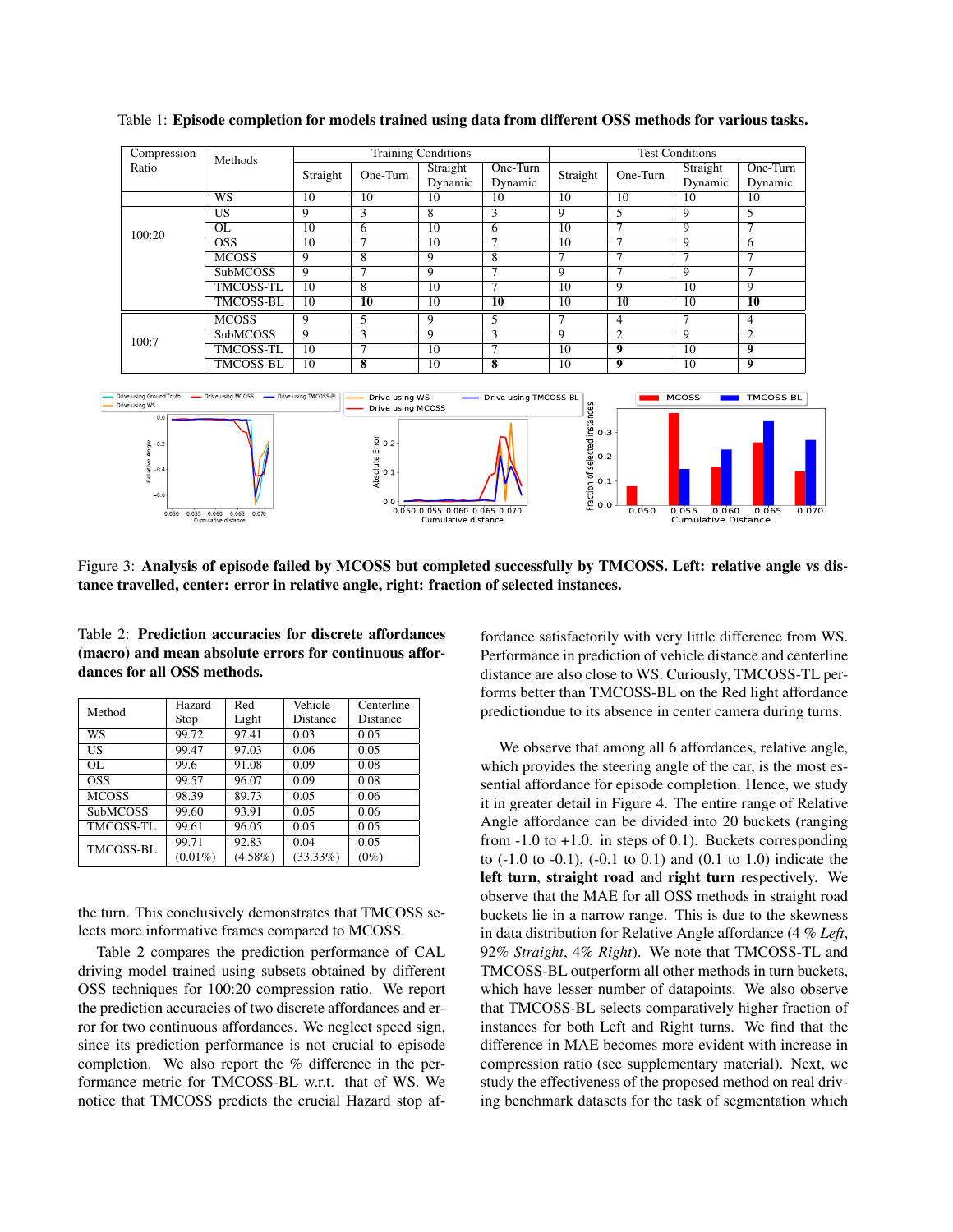

Figure 4: Fraction of selected instances (FOSI) and Mean Absolute Error (MAE) for 3 relative angle buckets.

is an important sub-task in autonomous driving.

## 3.4. Real-world Driving Tasks based Comparison of OSS

In this experiment, we show the usefulness of the proposed method in two other tasks which are equally significant for autonomous driving - drivable area segmentation and semantic segmentation. We use the two benchmark datasets - Berkeley DeepDrive dataset (BDD)[24] for the first task and Cityscapes[8] for the second. We use DeepLabV3+[5] for both the tasks and report the standard metric (IoU) for the important classes.

Table 3 compares performances of various OSS techniques for compression ratio of 100:20. TMCOSS-TL performs better than all baselines and achieves performance close to WS. From Table 3-top, we observe that alternate drive area is a harder task for OSS compared to drivable area. We also note from Table 3 (*bottom*) that TMCOSS-TL is able to segment the important classes better than the baselines. For e.g., in the task of pedestrian detection (*Person* class), TMCOSS-TL performs better than MCOSS.

## Table 3: Prediction performances for Drivable Area segmentation using BDD (*top*) and semantic segmentation using Cityscapes (*bottom*) for various OSS techniques.

|               | Method        | $(\%)$ | <b>Drivable</b><br>Area IoU | <b>Alternate</b><br>Drive Area<br>$IoU$ (%) |  | MIoU<br>$(\%)$ |        |                |        |
|---------------|---------------|--------|-----------------------------|---------------------------------------------|--|----------------|--------|----------------|--------|
|               | WS            | 81.0   |                             | 69.0                                        |  | 75.0           |        |                |        |
|               | OL            | 77.0   |                             | 62.0                                        |  | 69.5           |        |                |        |
|               | <b>OSS</b>    | 75.0   |                             | 59.0                                        |  | 67.0           |        |                |        |
|               | <b>MCOSS</b>  | 76.0   |                             | 59.0                                        |  | 67.5           |        |                |        |
|               | <b>TMCOSS</b> | 80.0   |                             | 65.0                                        |  | 72.5           |        |                |        |
| <b>Method</b> | Road          | Wall   | <b>Side</b>                 | Person                                      |  | Car            |        | <b>Bicycle</b> | Mean   |
|               | IoU           | IoU    | walk                        | $IoU(\%)$                                   |  | IoU            | IoU    |                | IoU    |
|               | $(\%)$        | $(\%)$ | $IoU(\%)$                   |                                             |  | $(\%)$         | $(\%)$ |                | $(\%)$ |
| WS            | 98.0          | 50.0   | 83.0                        | 81.0                                        |  | 94.0           | 76.0   |                | 80.33  |
| OL.           | 96.0          | 35.0   | 75.0                        | 73.0                                        |  | 90.0           | 68.0   |                | 72.83  |
| OSS.          | 96.0          | 31.0   | 75.0                        | 74.0                                        |  | 90.0           | 71.0   |                | 72.83  |
| <b>MCOSS</b>  | 96.0          | 29.0   | 75.0                        | 74.0                                        |  | 90.0           | 70.0   |                | 72.33  |
| <b>TMCOSS</b> | 98.0          | 50.0   | 82.0                        | 79.0                                        |  | 93.0           | 74.0   |                | 79.33  |

Figure 5 analyses the selected frames by TMCOSS and MCOSS, by reporting the fraction of selected instances

(Figure 5-left), as well as fraction of selected pixels (Figure 5-right). The fraction of pixels are important because selecting a frame with a person in prominent visibility is more useful than one with a person in a far corner. While both the images will be marked as instances containing the class *Person*, the former image will have more pixels, and hence will be more useful for the person segmentation task. We can see that the proposed method selects higher fraction of instances as well as pixels for the difficult classes, thus justifying its better performance in those classes in Table 3. Hence, we show that the proposed method performs better than the baselines not only in simulated scenario (using CARLA) but also in tasks involving real driving data (using BDD and Cityscapes).



Figure 5: Fraction of selected instances (*left*) and pixels (*right*) for semantic segmentation on Cityscapes.

## 4. Conclusion

In this paper, we propose TMCOSS, novel thresholded convex optimization based online video frame subset selection technique incorporating pairwise dissimilarities between video frames and pointwise loss of video frames on current models for a task. We study the effectiveness of TMCOSS on tasks of driving model training measured by episode completion on CARLA simulator, and semantic segmentation in real world driving datasets of BDD and Cityscape. We find that TMCOSS is effective for selection of relevant video frames, where even after dropping 80% of frames, we succeed in maintaining a performance close to that of the whole set. We also compare TM-COSS to a submodular set-function formulation proposed here called SubMCOSS, concluding that TMCOSS outperforms SubMCOSS on episode completion in CARLA.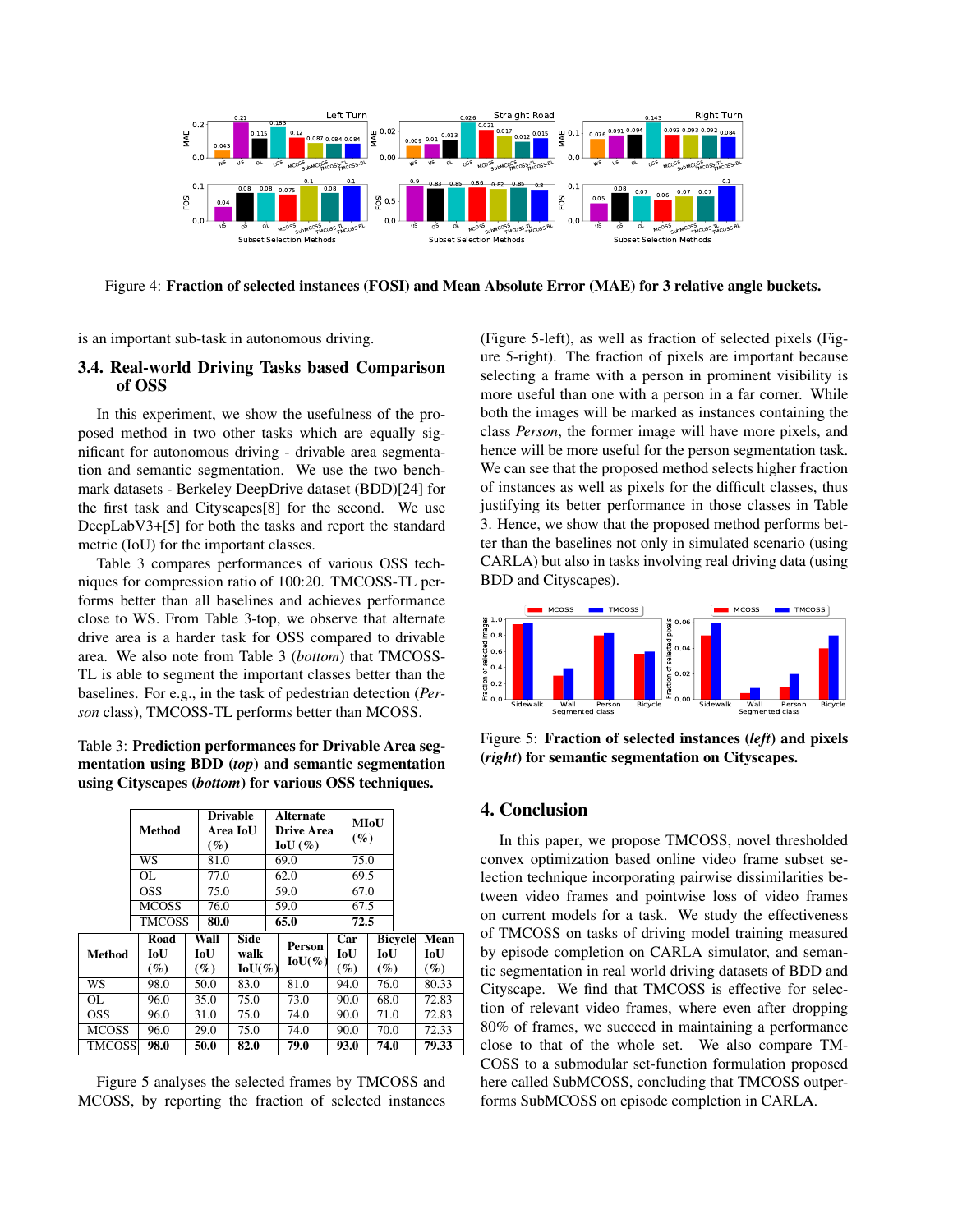## References

- [1] Niv Buchbinder, Moran Feldman, Joseph Naor, and Roy Schwartz. Submodular maximization with cardinality constraints. In *Proceedings of the twentyfifth annual ACM-SIAM symposium on Discrete algorithms*, pages 1433–1452. SIAM, 2014.
- [2] Niv Buchbinder, Moran Feldman, Joseph Seffi, and Roy Schwartz. A tight linear time (1/2)-approximation for unconstrained submodular maximization. *SIAM Journal on Computing*, 44(5):1384–1402, 2015.
- [3] Chongyu Chen, Jianfei Cai, Weisi Lin, and Guangming Shi. Surveillance video coding via low-rank and sparse decomposition. In *Proceedings of the 20th ACM international conference on Multimedia*, pages 713–716, 2012.
- [4] Liang-Chieh Chen, George Papandreou, Florian Schroff, and Hartwig Adam. Rethinking atrous convolution for semantic image segmentation. *arXiv preprint arXiv:1706.05587*, 2017.
- [5] Liang-Chieh Chen, Yukun Zhu, George Papandreou, Florian Schroff, and Hartwig Adam. Encoder-decoder with atrous separable convolution for semantic image segmentation. In *Proceedings of the European conference on computer vision (ECCV)*, pages 801–818, 2018.
- [6] Felipe Codevilla, Matthias Miiller, Antonio López, Vladlen Koltun, and Alexey Dosovitskiy. End-to-end driving via conditional imitation learning. In *2018 IEEE International Conference on Robotics and Automation (ICRA)*, pages 1–9. IEEE, 2018.
- [7] Felipe Codevilla, Eder Santana, Antonio M López, and Adrien Gaidon. Exploring the limitations of behavior cloning for autonomous driving. In *Proceedings of the IEEE/CVF International Conference on Computer Vision*, pages 9329–9338, 2019.
- [8] Marius Cordts, Mohamed Omran, Sebastian Ramos, Timo Rehfeld, Markus Enzweiler, Rodrigo Benenson, Uwe Franke, Stefan Roth, and Bernt Schiele. The cityscapes dataset for semantic urban scene understanding. In *Proceedings of the IEEE conference on computer vision and pattern recognition*, pages 3213– 3223, 2016.
- [9] Soumi Das, Sayan Mandal, Ashwin Bhoyar, Madhumita Bharde, Niloy Ganguly, Suparna Bhattacharya, and Sourangshu Bhattacharya. Multi-criteria online frame-subset selection for autonomous vehicle videos. *Pattern Recognition Letters*, 2020.
- [10] Steven Diamond and Stephen Boyd. CVXPY: A Python-embedded modeling language for convex optimization. *Journal of Machine Learning Research*, 17(83):1–5, 2016.
- [11] Alexey Dosovitskiy, German Ros, Felipe Codevilla, Antonio Lopez, and Vladlen Koltun. Carla: An open urban driving simulator. *arXiv preprint arXiv:1711.03938*, 2017.
- [12] Ehsan Elhamifar. Sequential facility location: Approximate submodularity and greedy algorithm. In *International Conference on Machine Learning*, pages 1784–1793. PMLR, 2019.
- [13] Ehsan Elhamifar and M Clara De Paolis Kaluza. Online summarization via submodular and convex optimization. In *CVPR*, pages 1818–1826, 2017.
- [14] Sheng-Jun Huang, Jia-Wei Zhao, and Zhao-Yang Liu. Cost-effective training of deep cnns with active model adaptation. In *Proceedings of the 24th ACM SIGKDD International Conference on Knowledge Discovery & Data Mining*, pages 1580–1588. ACM, 2018.
- [15] Mohsen Joneidi, Saeed Vahidian, Ashkan Esmaeili, Weijia Wang, Nazanin Rahnavard, Bill Lin, and Mubarak Shah. Select to better learn: Fast and accurate deep learning using data selection from nonlinear manifolds. In *Proceedings of the IEEE/CVF Conference on Computer Vision and Pattern Recognition*, pages 7819–7829, 2020.
- [16] Alexander Kirillov, Ross Girshick, Kaiming He, and Piotr Dollár. Panoptic feature pyramid networks. In *Proceedings of the IEEE Conference on Computer Vision and Pattern Recognition*, pages 6399–6408, 2019.
- [17] Shuyue Lan, Rameswar Panda, Qi Zhu, and Amit K Roy-Chowdhury. Ffnet: Video fast-forwarding via reinforcement learning. In *Proceedings of the IEEE Conference on Computer Vision and Pattern Recognition*, pages 6771–6780, 2018.
- [18] Ziyi Liu, Siyu Yu, and Nanning Zheng. A co-point mapping-based approach to drivable area detection for self-driving cars. *Engineering*, 4(4):479–490, 2018.
- [19] Behrooz Mahasseni, Michael Lam, and Sinisa Todorovic. Unsupervised video summarization with adversarial lstm networks. In *Proceedings of the IEEE conference on Computer Vision and Pattern Recognition*, pages 202–211, 2017.
- [20] Aditya Prakash, Aseem Behl, Eshed Ohn-Bar, Kashyap Chitta, and Andreas Geiger. Exploring data aggregation in policy learning for vision-based urban autonomous driving. In *Proceedings of the IEEE/CVF Conference on Computer Vision and Pattern Recognition*, pages 11763–11773, 2020.
- [21] Axel Sauer, Nikolay Savinov, and Andreas Geiger. Conditional affordance learning for driving in urban environments. *arXiv preprint arXiv:1806.06498*, 2018.